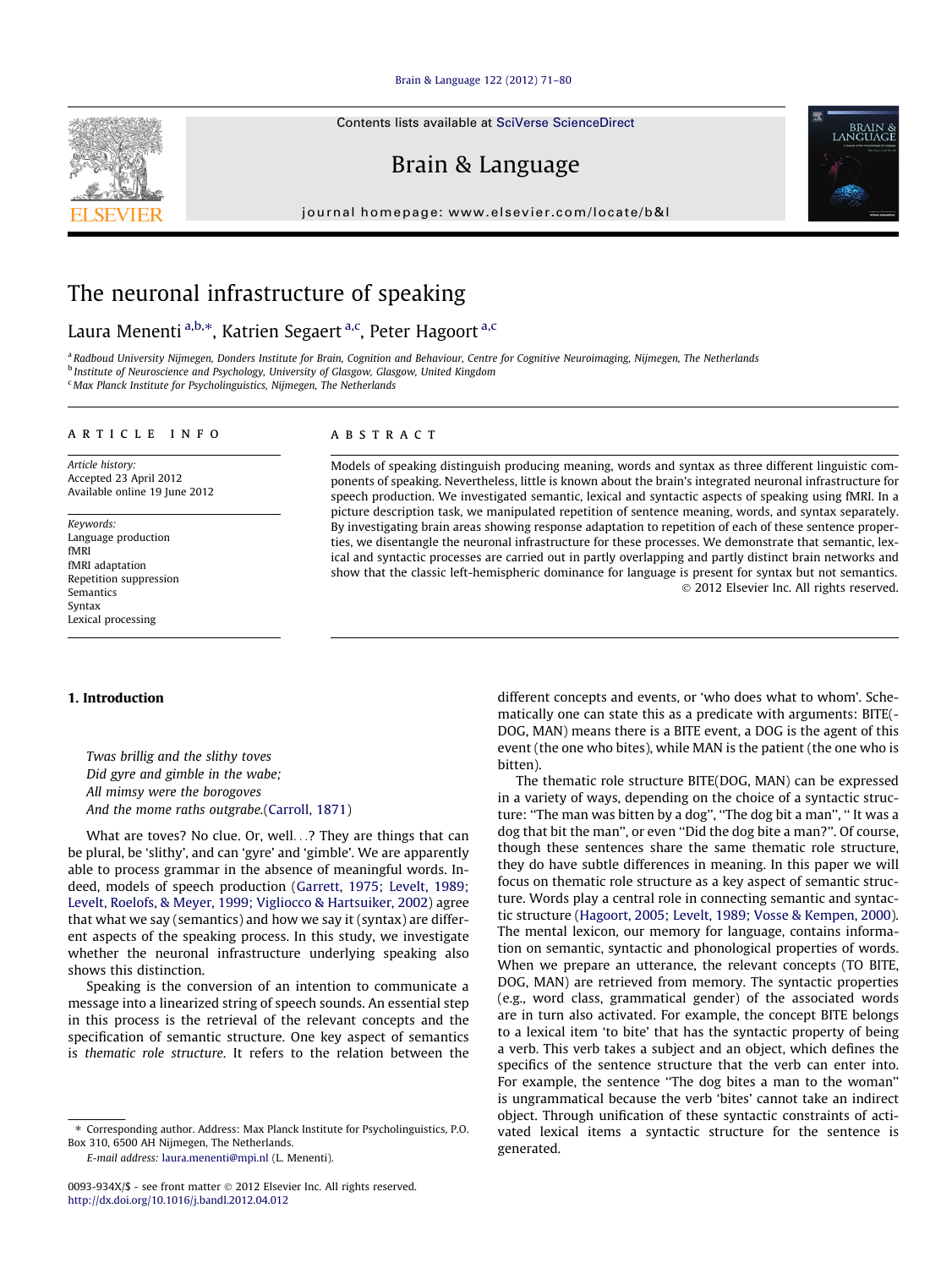<span id="page-1-0"></span>Though cognitive models specify the components of speech production in much detail, very little is known about the neuronal infrastructure for the linguistic processes involved in producing multi-word utterances. So far cognitive neuroimaging research on language has focused on comprehension ([Gernsbacher & Ka](#page-9-0)[shak, 2003\)](#page-9-0), and the few studies on language production are mostly either on single word production [\(Alario, Chainay, Lehericy,](#page-8-0) [& Cohen, 2006;](#page-8-0) [Karbe, Herholz, Weber-Luxenburger, Ghaemi, &](#page-9-0) [Heiss, 1998; Kircher, Brammer, Tous Andreu, Williams, & McGuire,](#page-9-0) [2001; Tremblay & Gracco, 2006; Tremblay & Gracco, 2010; Tremb](#page-9-0)[lay & Small, 2011b; Wise et al., 2001; Zheng, Munhall, & Johnsrude,](#page-9-0) [2010;](#page-9-0) for a review, see [Indefrey & Levelt, 2004](#page-9-0)), or on covert production [\(den Ouden, Hoogduin, Stowe, & Bastiaanse, 2008](#page-9-0)). The neuroimaging studies that have investigated overt sentence-level production either treat sentence production as a unitary process ([Awad, Warren, Scott, Turkheimer, & Wise, 2007; Blank, Scott,](#page-8-0) [Murphy, Warburton, & Wise, 2002; Brownsett & Wise, 2010; Foki,](#page-8-0) [Gartus, Gesissler, & Beisteiner, 2008; Kemeny, Ye, Birn, & Braun,](#page-8-0) [2005; Kircher, Brammer, Williams, & McGuire, 2000; Stephens, Sil](#page-8-0)[bert, & Hasson, 2010\)](#page-8-0), or isolate only one component of speech production ([Haller, Radue, Erb, Grodd, & Kircher, 2005; Indefrey](#page-9-0) [et al., 2001; Kircher, Oh, Brammer, & McGuire, 2005; Tremblay &](#page-9-0) [Small, 2011a](#page-9-0)). It is, therefore, unknown to what degree the different cognitive stages in speech production also recruit different neuronal networks.

In a recent functional Magnetic Resonance Imaging (fMRI) study, we have disentangled semantic, lexical, and syntactic processes during sentence production and comprehension by using a fMRI adaptation paradigm [\(Menenti, Gierhan, Segaert, & Hagoort,](#page-9-0) [2011\)](#page-9-0). fMRI adaptation is a phenomenon in which the Blood Oxygen Level Dependent (BOLD) response in neuronal populations sensitive to a stimulus is affected after repetition of that stimulus ([Grill-Spector, Henson, & Martin, 2006; Krekelberg, Boynton, &](#page-9-0) [Wezel, 2006](#page-9-0)). fMRI adaptation can also be used to identify areas sensitive to particular stimulus attributes, by manipulating repetition of different attributes independently. Importantly, in such a paradigm multiple simultaneously occurring stimulus properties can be spatially segregated.

In [Menenti et al. \(2011\)](#page-9-0) we applied this logic to investigate the global overlap between speaking and listening in three important components of language: semantic, lexical and syntactic processing. By comparing fMRI adaptation effects for semantic, lexical, and syntactic repetition in speaking and listening, we found that for all three components, the neuronal infrastructure was largely shared between speaking and listening. Bilateral posterior middle temporal gyri were involved in sentence-level semantic processing. Left posterior and anterior middle temporal gyrus, and left inferior and middle frontal gyrus, and the homologous areas on the right, were involved in lexical processing. Left posterior middle temporal gyrus and left inferior frontal gyrus were involved in syntactic processing.

In that study, however, we left unanswered the question of exactly how all the areas we found involved conspire in producing, or understanding, an utterance. For comprehension, this issue has been extensively addressed in the literature [\(Bookheimer, 2002;](#page-8-0) [Friederici, Ruschemeyer, Hahne, & Fiebach, 2003; Hagoort, 2005;](#page-8-0) [Martin, 2003\)](#page-8-0). For production, however, our study provided the first useful set of data to look at the interplay of these components in more detail.

In this paper, we investigate the neuronal infrastructure for different steps in speech production. We look at overlap and segregation of semantic, lexical and syntactic processing in the brain, to investigate how the whole process of speaking, from thought to spoken words, may be performed through the cooperation of a network of brain areas.

In our study, 20 Dutch participants described pictures by producing short sentences, while lying in the MRI-scanner. Syntactic, semantic or lexical aspects of the spoken sentences could be either repeated or novel between two subsequent sentences ([Fig. 1\)](#page-3-0). Syntactic repetition is manipulated independently of both lexical and semantic repetition, enabling us to find areas uniquely sensitive to syntax. Lexical and sentence-level semantic repetition cannot be manipulated orthogonally to each other, as it is hard to communicate the same message without, at least partly, using the same words. Our design, however, allows us to manipulate repetition of word meaning and thematic role structure respectively, while keeping the other constant. This allows us to distinguish areas sensitive to word meaning from areas involved in sentence-level semantic processing. To counter MR-artefacts due to speaking, we used an fMRI-sequence that increases sensitivity and reduces motion artefacts [\(Buur, Poser, & Norris, 2009; Poser, Versluis,](#page-9-0) [Hoogduin, & Norris, 2006](#page-9-0)).

#### 2. Methods

For experimental methods, also see [Menenti et al. \(2011](#page-9-0)).

#### 2.1. Subjects

Twenty-four (seven male) healthy right-handed (as assessed through an adapted version of the Edinburgh Handedness Inventory [\(Oldfield, 1971\)](#page-9-0)) Dutch native speakers with normal or corrected to normal vision (mean age 22 years, range 20–28) participated in the experiment. Four subjects were excluded from analysis (one male) due to technical problems with the data.

#### 2.2. Stimuli

Our target stimuli were photographs that depicted 36 transitive events such as kiss, help, strangle with the agent (doer) and patient (undergoer) of this action. These pictures could be described with transitive sentences, which were spoken by the participants. The pictures were displayed with one actor colored in red and the other in green, to cue the participants in our stoplight paradigm (see below). Besides the target stimuli, we also had filler pictures that depicted either intransitive or locative events.

# 2.3. Design

The design is illustrated in [Fig. 1.](#page-3-0) There were three factors (syntax, semantics, words), with two levels (repeated/novel) each. The syntactic structure of subsequent sentences could either be the same (e.g., active–active) or different (e.g., active–passive). Separate repetition of meaning (semantic repetition) and individual words (lexical repetition) allowed us to distinguish areas that are sensitive to sentence meaning, and those that are sensitive to repetition of words but not to repetition of sentence meaning. We could not do so by using orthogonal factors, since it is not possible to repeat sentence meaning without, at least partly, repeating words. This effectively led to a  $2 \times 2 \times 2$  design (semantics repeated/novel, words repeated/novel, syntax repeated/novel) with two empty cells (semantics repeated – words novel, for both novel and repeated syntax). We analyzed the effect of semantic repetition only in those conditions where the lexical content was repeated (thereby keeping the factor words constant), and the effect of word repetition only for those conditions where semantic structure was novel (therefore, keeping the factor meaning constant). Syntactic repetition was orthogonal to these factors.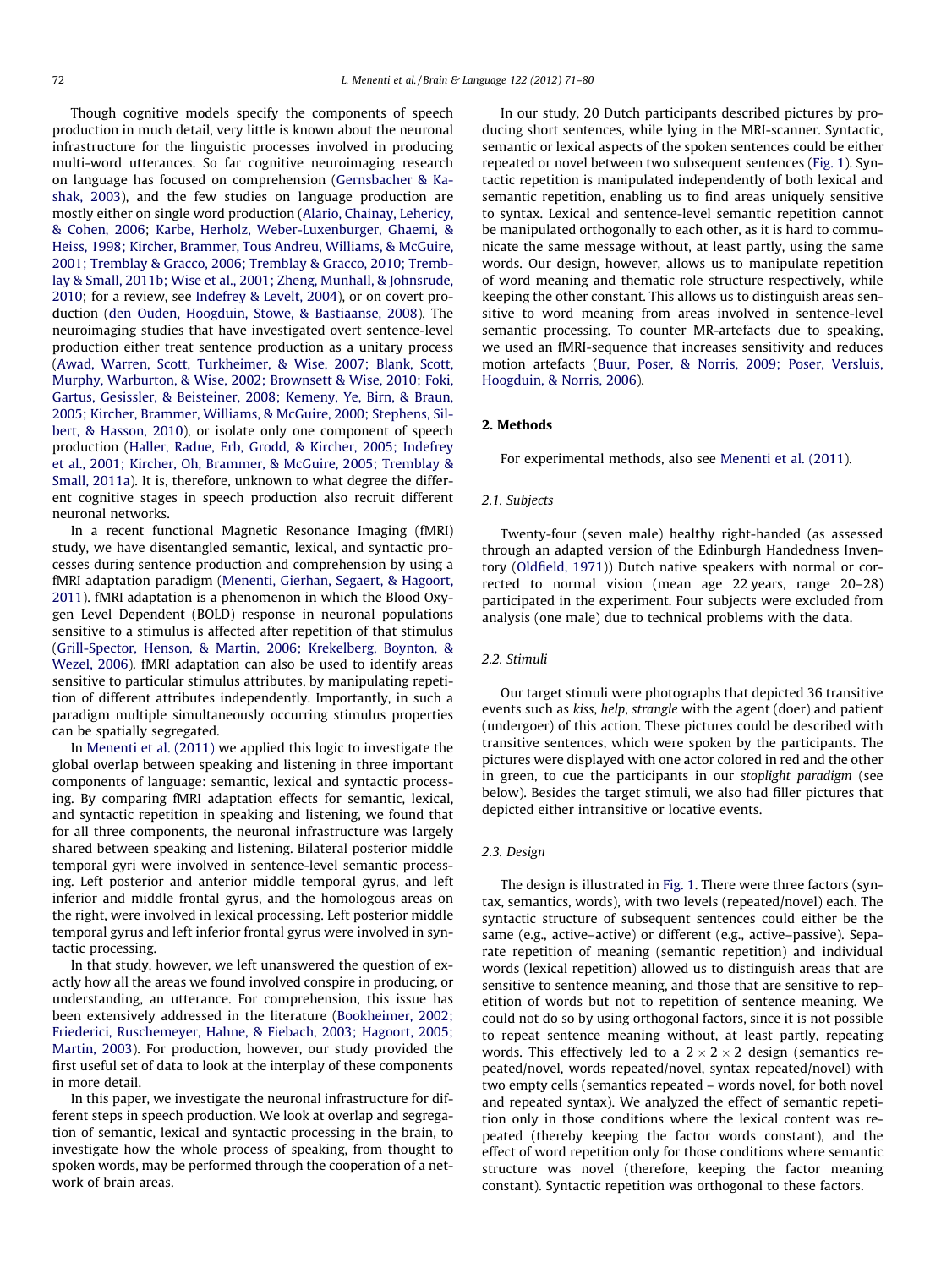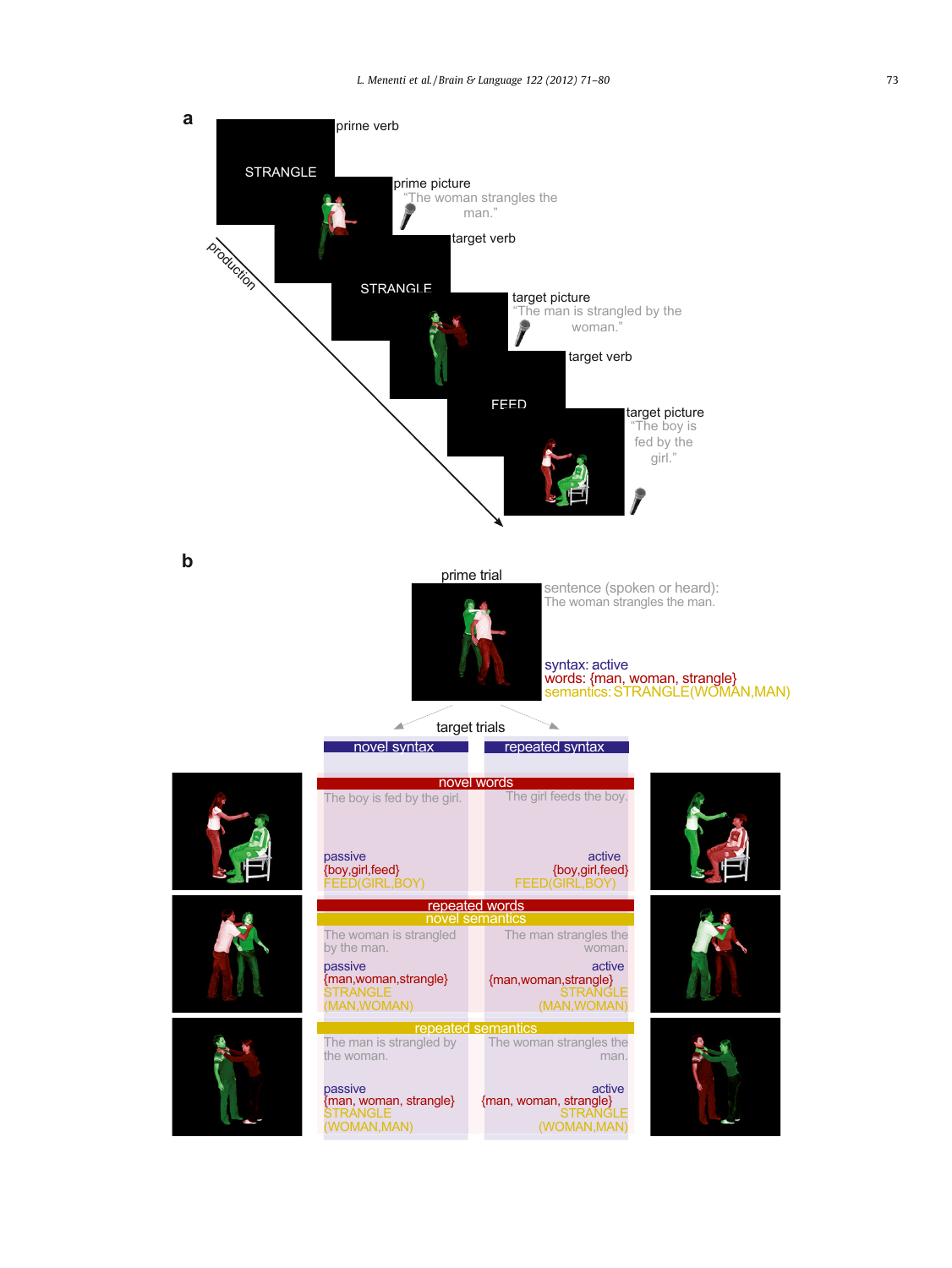<span id="page-3-0"></span> $\blacktriangleleft$ 

Fig. 1. Design and stimuli. (A) Procedure. Subjects produced descriptions of scenes, which consisted of short sentences containing action (e.g., strangle), agent (woman) and patient (man). We guided their production through the stoplight paradigm. Subjects were instructed to use the verb that preceded the picture and to start their description with the green character. In effect, this forced them to produce either an active (The woman strangles the man.') or a passive sentence (The man is strangled by the woman.') Each target served as prime for the subsequent target. (B) Design. In the figure, the crucial relationship is between the prime picture (top) and the target. Six prime-target combinations were used. Semantic, lexical, and syntactic content could be repeated (e.g., for syntax: active-active or passive) or novel (active-passive or passive-passive) active) between two subsequent sentences. Syntactic repetition could be orthogonally manipulated with respect to semantic and lexical repetition. Semantic and lexical repetition were each compared between conditions where the other factor was constant. For example, The woman is strangled by the man and The man is strangled by the woman both contain the same words as the prime The woman strangles the man. For the effect of semantic repetition, we tested for differences between only these two conditions (STRANGLE(MAN, WOMAN)–STRANGLE(MAN, WOMAN) vs. STRANGLE(MAN, WOMAN)–STRANGLE(WOMAN, MAN)), leaving the condition with novel words (STRANGLE(MAN, WOMAN)–FEED(BOY, GIRL)) out of the comparison. The same logic applies to the effect of lexical repetition, where we left the condition with repeated thematic role structure (STRANGLE(MAN, WOMAN)–STRANGLE(MAN, WOMAN)) out of the comparison.

#### 2.4. Task

Each target picture was preceded by its corresponding verb. Participants were instructed to describe the picture with a short sentence, using the presented verb. Each sentence had to start with the green person or object. In this sentence they had to mention the green person or object before the red person or object. We call this the stoplight paradigm (see Fig. 1A ([Menenti et al., 2011](#page-9-0))).

#### 2.5. Procedure

The outline of the experiment was, therefore, as follows: Subjects produced a sentence for a list of pictures, consisting of alternating mini-blocks of fillers and targets. The list started with 3–6 filler trials. These were followed by 3–6 transitive trials. The first of the sentences was considered a prime, followed by 2–5 target sentences, each also serving as primes for the next target sentence. Each picture was always preceded by its corresponding verb. Between a prime sentence and its target sentence, the semantic, lexical or syntactic content could be repeated or could be novel, leading to six different prime-target combinations (see Fig. 1B). Repetition of semantic content consisted of two sentences with the same thematic role structure (e.g., STRANGLE(MAN, WOMAN)). Lexical repetition consisted of two sentences containing the same words (e.g. {man, woman, strangle}). If the syntactic structure was repeated, then the two sentences had the same syntactic structure (e.g., passive). After the 3–6 transitive pictures, another 3–6 filler pictures followed, and this continued for a total of 64 blocks, split over two runs. Each trial consisted of the following events: first, the verb appeared for 500 ms. After an ISI of 500–1500 ms the picture appeared for 2000 ms. After another ISI of 4000– 7000 ms the next trial started. The experiment consisted of two runs of 47 min. Between the two runs the participants underwent an anatomical T1 scan and had a short break outside the MRI-scanner. Participants completed a short practice block in the scanner before the actual experiment started.

#### 2.6. Data acquisition and analysis

#### 2.6.1. Behavioral data

The reaction times for correct responses to the target items were analysed in a repeated measures ANOVA using SPSS, as were the error data. To separate participants' speech from the scanner sound and extract reaction times, the speech recordings were bandpass filtered with a frequency band of 250–4000 Hz and smoothed with a width half the sampling rate. Speech onsets were determined and linked to the stimulus presentation times to extract the reaction times. We discarded from the RT-data all trials with incorrect responses, all trials with an RT below 300 ms or above 3000 ms and all trials more than 3SD's from each individual subject's mean. These trials were analyzed for the error data analysis. From the fMRI data we discarded all incorrect responses.

#### 2.6.2. fMRI data

Data acquisition took place in a 3-T Siemens Magnetom Tim-Trio magnetic resonance imaging scanner using a 12-channel surface coil. To acquire functional data, we used parallel-acquired inhomogeneity-desensitized fMRI [\(Poser et al., 2006\)](#page-9-0). In this multiechoplanar imaging sequence, images are acquired at multiple echo times following a single excitation. Accelerated parallel imaging reduces motion and susceptibility artifacts and thus is a good method to acquire data when participants are speaking in the scanner.

For the functional scans, the TR was 2398 ms and each volume consisted of 31 slices of 3 mm thickness with slice-gap of 17% of the slice thickness. The voxel size was 3.5  $\times$  3.5  $\times$  3 mm and the field of view was 224 mm. Functional scans were acquired at multiple TEs following a single excitation (TE1 at 9.4 ms, TE2 at 21.2 ms, TE3 at 33 ms, TE4 at 45 ms, and TE5 at 56 ms with echo spacing of 0.5 ms) so that there was a broadened  $T2^*$  coverage. The number of slices did not allow for complete full brain coverage in most participants. The experimenter always made sure that the frontal and temporal lobes, where activations of interest were expected, were always included. This meant that in many participants data from the top of the head was not acquired. A whole-brain high resolution structural T1-weigthed MPRAGE sequence was performed to characterize participants' anatomy (TR = 2300 ms, TE = 3.03 ms, 192 slices with voxel size of 1 mm<sup>3</sup>, FOV = 256), accelerated with GRAP-PA parallel imaging (Griswold et al., 2002).

The fMRI data were preprocessed and analyzed with SPM5 ([Friston et al., 1995](#page-9-0)). The first five images were discarded to allow for T1 equilibration. Then the five echoes of the remaining images were realigned to correct for motion artefacts (estimation of the realignment parameters is done for one echo and then copied to the other echoes). The five echoes were combined into one image with a method designed to filter task-correlated motion out of the signal ([Buur et al., 2009](#page-9-0)). First, echo two to five (i.e. TE2, TE3, TE4 and TE5) were combined using a weighting vector dependent on the measured differential contrast to noise ratio. The time course of an image acquired at a very short echo time (i.e. TE1) was used as a voxelwise regressor in a linear regression for the combined image of TE2, TE3, TE4 and TE5. Weighting of echoes was calculated based on 25 volumes acquired before the actual experiment started. The resulting images were coregistered to the participants' anatomical scan, normalized to MNI space and spatially smoothed using a 3D isotropic Gaussian smoothing kernel (FWHM = 8 mm).

Our  $2 \times 2 \times 2$  design with the factors semantic, lexical and syntactic repetition resulted in six conditions, as two cells were empty (see Section [2.3](#page-1-0)). These were crossed with two additional factors: whether the target structure was an active or a passive and whether the picture depicted adults or children. This led to 24 main regressors (six conditions  $\times$  two syntactic structures  $\times$  two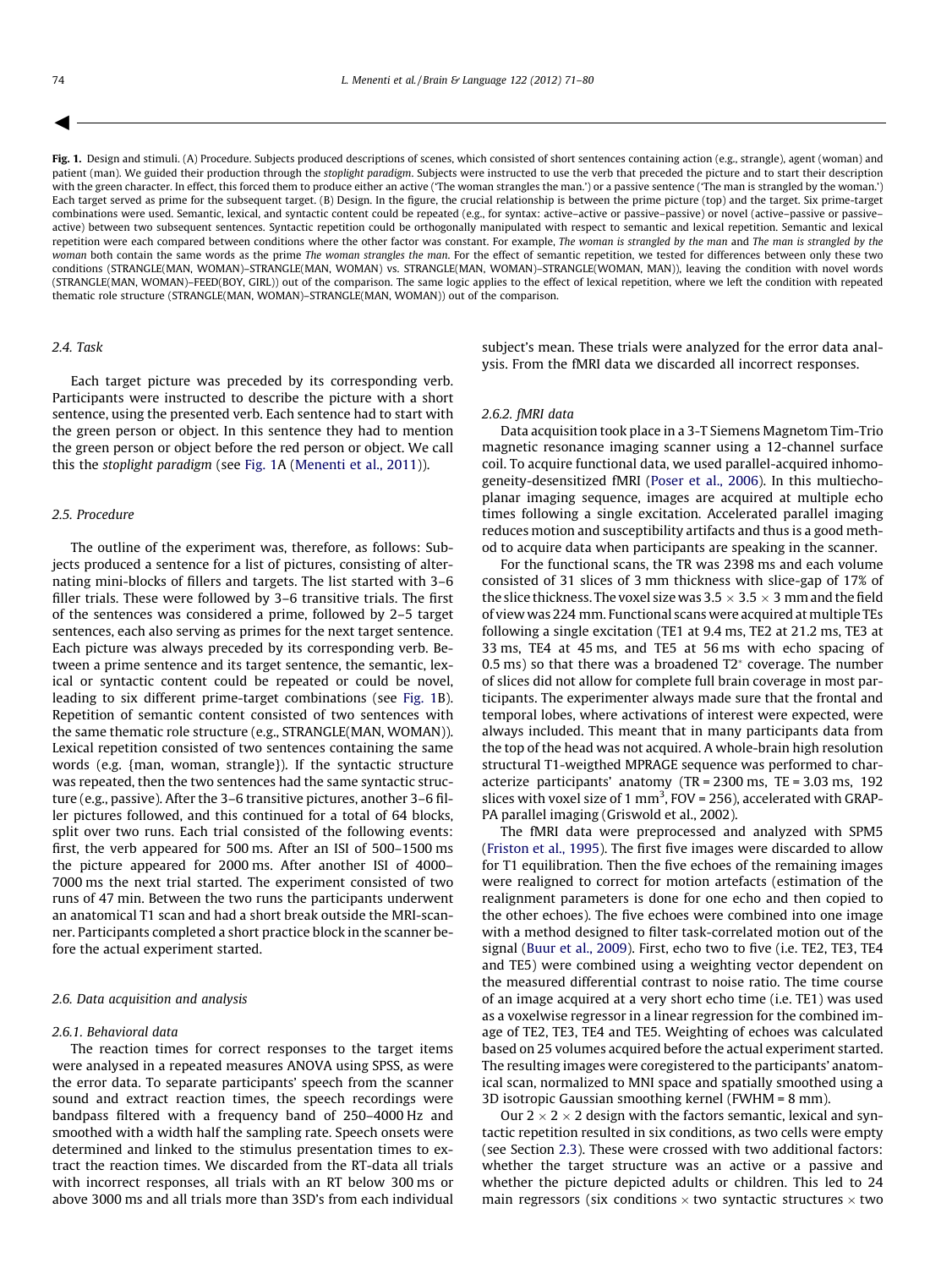sets of actors). Separate regressors were included in the first level model for the verbs, fillers, prime items and incorrect responses. Note that incorrect responses were put in a separate regressor and therefore excluded from analysis. All events were modeled as stick functions with a duration of 0 ms. These regressors were all convolved with the canonical hemodynamic response function provided by SPM5. Finally, the realignment parameters were added as regressors of no interest. For the second level model we used the beta-images of the 24 main regressors. The second level contrasts were computed pooling over syntactic structure and actors, as these factors do not pertain to the questions at hand in the current manuscript. The cluster size was used as the test statistic and only clusters significant at  $P < 0.05$  corrected for multiple non-independent comparisons are reported. Local maxima are also reported for all clusters with their respective family-wise error (FWE) corrected P-values. Anatomical labels are derived from Brodmann's atlas and the Automatic Anatomical Labeling Atlas ([Tzourio-Mazoyer](#page-9-0) [et al., 2002](#page-9-0)), both as included in the software package MRIcron. These atlases associate every anatomical area to a set of MNI coordinates, and hence produce a deterministic approximation of anatomical locations.

We computed two types of additional analyses on the data reported in [Menenti et al. \(2011\)](#page-9-0). To find areas sensitive to different components of speaking, and where we can therefore postulate the relevant processes to interface, we used conjunction analyses. To find areas which are selectively sensitive to only one component, and which may therefore be involved in one specific processing step, we performed exclusive masking. We did this by computing exclusive masks at  $p < .05$  uncorrected. Note that due to the very nature of the type of statistical framework we employ, we cannot prove that an effect does not exist. However, if an effect does not survive tresholding at  $p < 0.05$  uncorrected voxelwise, it may be said to be very weak and unreliable at the very least.

### 3. Results

#### 3.1. Behavioral results

The behavioral data are reported in Fig. 2. Repeated measures of the error data revealed only an effect of lexical repetition  $(F(1, 19) = 7.56, p < .013)$ . Repeated measures GLM's on the reaction time data revealed additive, non-interacting effects of semantic  $(F = 4.6, p < .045)$ , lexical  $(F = 57.582, p < .000)$  and syntactic repetition ( $F = 5.277$ ,  $p < .033$ ). For both error data and reaction time data there were no interactions between syntax and semantics, and between syntax and words. The interaction between words and semantics cannot be tested, as each of the factors is tested at only one level of the other (e.g., the difference between semantically novel and semantically repeated sentences is tested only for those conditions where words are repeated).

#### 3.2. fMRI results

The main effects of the three factors are reported in [Fig. 3](#page-5-0) and [Table 1](#page-6-0), the specific analyses of overlap and segregation between semantics, words and syntax are reported in [Fig. 4](#page-8-0) and [Table 2.](#page-7-0) As the latter are a more specific and hence informative version of the main effects, we focus on those in what follows.

Specifying relational semantic (e.g., thematic role) structure, lexical retrieval, and syntactic encoding are three distinct operations in speaking. It is, therefore, to be expected that at least some areas in the brain are sensitive to only one of these components of sentence production. We first tested each of these contributions separately, while excluding the other effects through exclusive masking. The only area sensitive to the repetition of thematic role structure without showing either a syntactic or lexical effect is the right middle temporal gyrus (MTG; BA 37 and 21). Repetition of words (with all their associated properties) elicits suppression in left anterior MTG (BA 21 and 22), and in a medial cluster in the left precuneus (BA 29 and 30). Repetition of syntactic structure leads to suppression in the left inferior frontal gyrus (LIFG; BA 44/45/47), left precentral gyrus (BA 44/9/6), and the left inferior parietal lobule (IPL; BA 40/19/7).

Since the lexicon plays a crucial role as interface between syntax and semantics, we expected to find areas that are sensitive to all three of the core properties. A cluster extending from left MTG to left ITG (BA 37) shows suppression to syntactic, semantic and lexical repetition.

Syntactic encoding is achieved through the unification of lexical-syntactic information into syntactic structures. This should be reflected in areas sensitive to both lexical and syntactic repetition while not showing a semantic effect. A cluster extending from the left MTG to ITG (BA 37/21/20), and the left precentral gyrus (BA 6) showed this pattern. There were no areas sensitive to both lexical and semantic but not syntactic repetition.

Finally, besides the lexicon, higher-level biases (e.g., the tendency to express a transitive event as an active sentence) could interface between semantic and syntactic processes. Potential areas involved in these high-level matching procedures should be sensitive to syntactic and semantic, but not lexical repetition. There is one such area in the left superior parietal cortex (superior parietal lobule, precuneus; BA 7).

#### 4. Discussion

This study provides the first integrated detailed picture of the neuronal infrastructure underlying linguistic processes in speaking.



Fig. 2. Behavioral data. (A) Reaction times. Repeated measures GLM's revealed additive, non-interacting effects of semantic, lexical and syntactic repetition. (B) Error data. Repeated measures GLM's revealed only an effect of lexical repetition.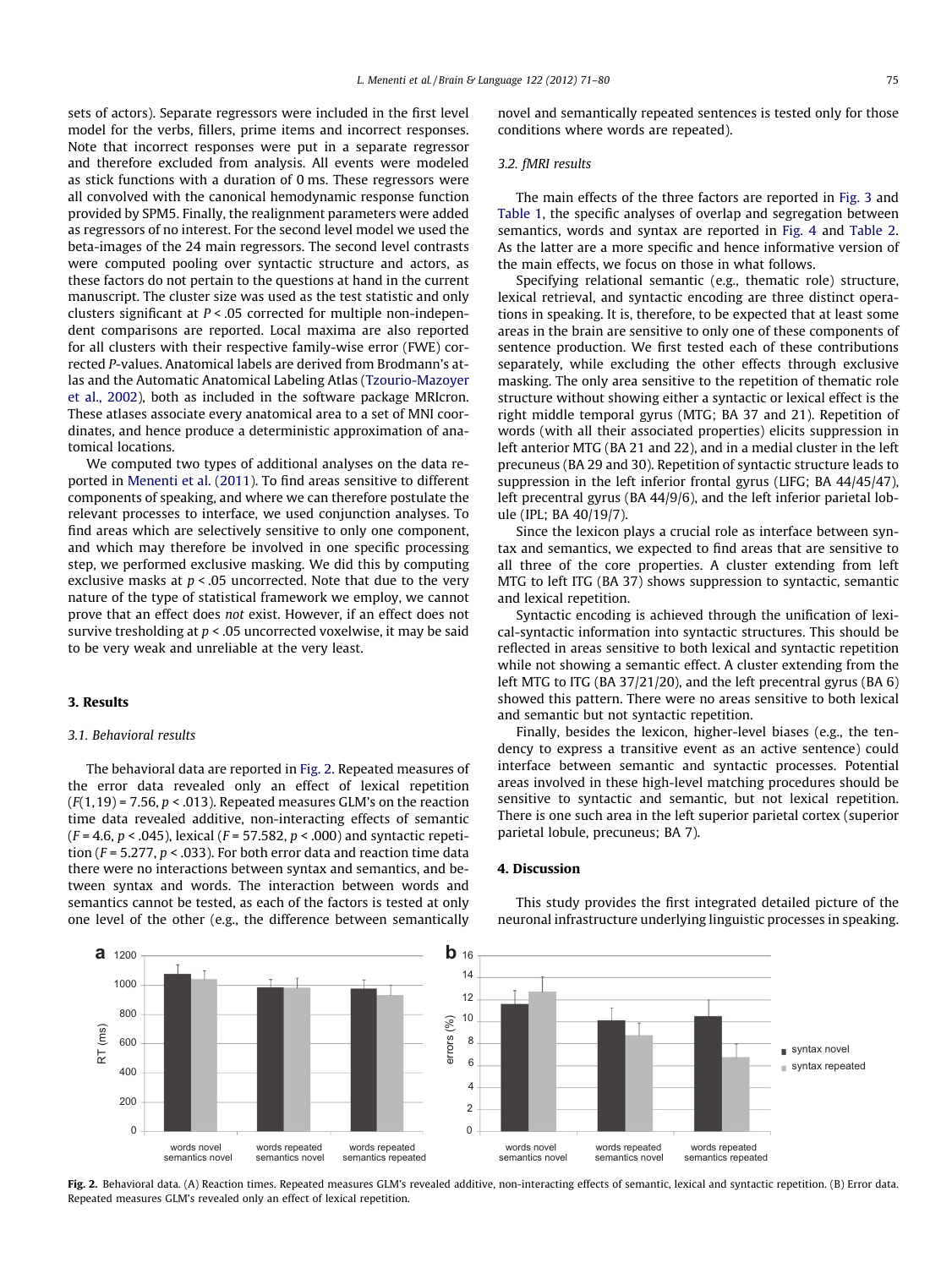<span id="page-5-0"></span>

Fig. 3. Main effects of semantic, lexical and syntactic repetition. Shown are all areas that show an effect of either semantic, lexical or syntactic repetition, but with no restriction on sensitivity to the other effects. The effects displayed in [Fig. 4](#page-8-0) are a subset of these. All effects p < .05 corrected at cluster level (threshold p < .0001 uncorrected voxel-wise). See also [Table 1](#page-6-0).

Our data disclose the following organizational principles: (i) Core operations in speaking, such as thematic role specification, lexical retrieval, and syntactic encoding, are in part subserved by nonoverlapping brain areas. (ii) These unique areas are embedded in a network of additional areas that provide the necessary neuronal infrastructure for interfacing between the semantic, lexical, and syntactic operations during speaking. (iii) There is a clear gradient in the asymmetry between the two hemispheres, with the process of syntactic encoding lateralized to the left perisylvian cortex, while the specification of the relational content of an utterance relies on contributions of the right hemisphere. Moreover, different parts of the left temporal lobe play a crucial role in the storage of word-related information. Note that all these areas are most likely not language-specific, but in the context of speaking they play their own, relatively unique, role.

Our results provide a clear picture of the brain areas involved in speaking. If we progress through the linguistic steps in producing a sentence, the speaker's first step is to generate a semantic (thematic role) structure that can be syntactically encoded such as BITE(DOG,MAN). The input to this process is the non-linguistic mental representation the speaker wants to talk about. We postulate the right posterior MTG (sensitive to repetition of sentence-level semantic structure but not of individual concepts) to be relevant for providing this input to the generation of thematic role structure. The bilateral MTG's, sensitive to repetition of thematic role structure but also to some (weak) extent to lexical semantics, are presumably involved in generating such a thematic role structure.

Once the speaker's intention has led to the generation of a semantic structure, this structure contains the semantic properties of the words to be inserted. Retrieval of the relevant lemmas further triggers their corresponding syntactic properties, which are then encoded into a syntactic structure for the sentence. The lexicon is the crucial interface between semantic and syntactic processes and the left posterior MTG is the prime candidate area contributing to this interfacing in the lexicon, as it shows sensitivity to lexical but also semantic and syntactic processes. This is in accordance with models postulating a crucial role of posterior temporal areas in storage of word knowledge ([Hagoort, 2005\)](#page-9-0).

The anterior MTG, however, is sensitive to repetition of words but not to any sentence-level properties. In the present study repetition of words conflates the repetition of many different properties (semantic, syntactic, and phonological) of these words. Our results, therefore, cannot tell us whether the lexical repetition effect is specific to one of these properties, or common to all of them. In a meta-analysis on word production, the anterior MTG was found to be commonly activated during picture and word naming and therefore postulated to be involved in the selection of lexical concepts [\(Indefrey & Levelt, 2004\)](#page-9-0), an idea that our results corroborate. This same area is also affected in semantic dementia [\(Wilson](#page-9-0) [et al., 2009](#page-9-0)), a progressive neurodegenerative disorder mainly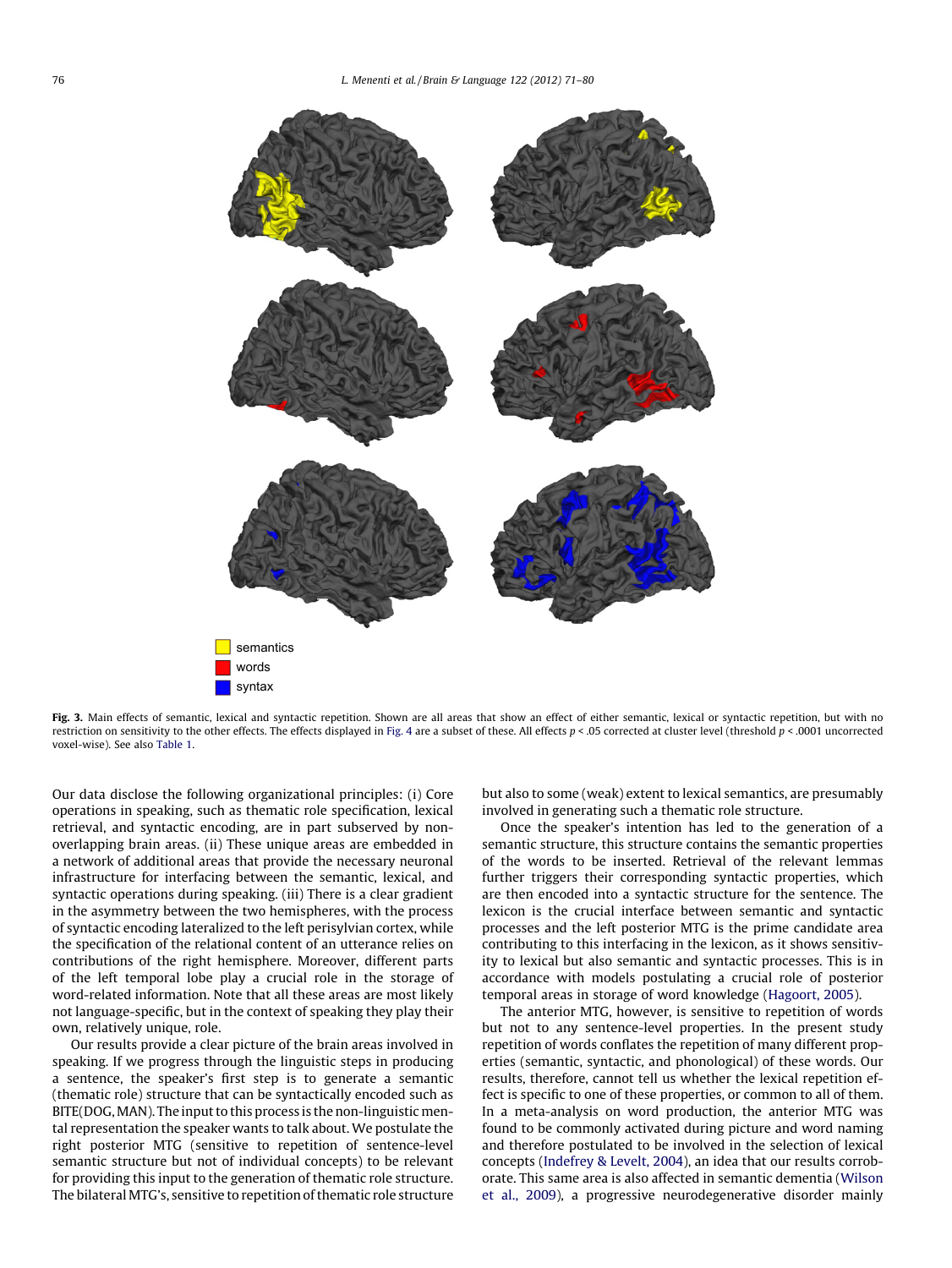#### <span id="page-6-0"></span>Table 1

Main effects of semantic, lexical and syntactic repetition. Listed are the MNI-coordinates for the first three local maxima for each significant cluster in the relevant comparisons (p < .05 corrected cluster-level, thresho uncorrected voxel-wise). Anatomical labels are derived from the Automatic Anatomical Labeling atlas ([Tzourio-Mazoyer](#page-9-0) et al., 2002) and from Brodmann's atlas. Cluster-level statistics are listed for each cluster, voxel-leve for local maxima.

| Effect    | Cluster        | BA             | Anatomical label                        | Global and local maxima |                |                  | Cluster-level |       | Voxel-level |           |
|-----------|----------------|----------------|-----------------------------------------|-------------------------|----------------|------------------|---------------|-------|-------------|-----------|
|           |                |                |                                         | x                       | y              | $\boldsymbol{z}$ | K             | p     | T           | $p$ (FWE) |
| Semantics | $\mathbf{1}$   | 37             | L middle temporal gyrus                 | $-48$                   | $-66$          | 6                | 843           | 0.000 | 5.89        | 0.000     |
|           |                | 37             | n/a                                     | $-38$                   | $-58$          | 14               |               |       | 4.29        | 0.205     |
|           | 2              | 37             | R middle temporal gyrus                 | 56                      | $-66$          | $\mathbf{0}$     | 1457          | 0.000 | 5.58        | 0.001     |
|           |                | 39             | R middle temporal gyrus                 | 44                      | $-64$          | 20               |               |       | 5.52        | 0.001     |
|           |                | 37             | R middle temporal gyrus                 | 52                      | $-56$          | 6                |               |       | 4.80        | 0.031     |
|           | 3              | 5              | R precuneus                             | 6                       | $-56$          | 54               | 303           | 0.000 | 4.50        | 0.098     |
|           |                |                | L precuneus                             | $-8$                    | $-62$          | 52               |               |       | 4.31        | 0.195     |
|           |                | $\overline{7}$ | L superior parietal lobule              | $-20$                   | $-68$          | 50               |               |       | 4.17        | 0.299     |
| Words     |                | 30             | L precuneus                             | $-4$                    | $-50$          | 16               | 2118          | 0.000 | 7.51        | 0.000     |
|           |                | 29             | R precuneus                             | 8                       | $-50$          | 14               |               |       | 5.75        | 0.000     |
|           |                | n/a            | Cerebellum                              | -6                      | $-44$          | $\theta$         |               |       | 5.48        | 0.001     |
|           | $\overline{2}$ | 20             | L inferior temporal gyrus               | $-46$                   | $-50$          | $-14$            | 1341          | 0.000 | 7.09        | 0.000     |
|           |                | 37             | L fusiform gyrus                        | $-38$                   | $-38$          | $-20$            |               |       | 5.40        | 0.002     |
|           |                | 37             | n/a                                     | $-46$                   | $-52$          | $\overline{2}$   |               |       | 5.33        | 0.003     |
|           | 3              | 37             | R fusiform gyrus                        | 36                      | $-56$          | $-20$            | 148           | 0.003 | 5.67        | 0.001     |
|           | $\overline{4}$ | 10             | L superior frontal gyrus, medial        | $-6$                    | 58             | 30               | 74            | 0.027 | 5.01        | 0.013     |
|           | 5              | 6              | L precentral gyrus                      | $-50$                   | $\Omega$       | 48               | 79            | 0.02  | 4.53        | 0.09      |
|           | 6              | 11             | L superior frontal gyrus, orbital       | $-2$                    | 54             | $-8$             | 122           | 0.01  | 4.49        | 0.104     |
|           |                | 11             | L rectus                                | $-2$                    | 42             | $-18$            |               |       | 3.86        | 0.635     |
| Syntax    |                | 6              | L precentral gyrus                      | $-42$                   | $\overline{2}$ | 48               | 951           | 0.000 | 6.07        | 0.000     |
|           |                | 6              | L precentral gyrus                      | $-38$                   | $-2$           | 56               |               |       | 5.52        | 0.001     |
|           |                | 44             | L precentral gyrus                      | $-50$                   | 8              | 34               |               |       | 4.97        | 0.015     |
|           | 2              | 37             | L inferior occipital gyrus              | $-46$                   | $-60$          | $-12$            | 1175          | 0.000 | 5.85        | 0.000     |
|           |                | 37             | L inferior temporal gyrus               | $-42$                   | $-46$          | $-12$            |               |       | 5.40        | 0.002     |
|           |                | 21             | L middle temporal gyrus                 | $-58$                   | $-54$          | 8                |               |       | 5.10        | 0.009     |
|           | 3              | 40             | L inferior parietal gyrus               | $-36$                   | $-52$          | 54               | 1892          | 0.000 | 5.37        | 0.003     |
|           |                | 40             | L inferior parietal gyrus               | $-42$                   | $-44$          | 50               |               |       | 5.33        | 0.003     |
|           |                | 7              | L superior parietal lobule              | $-24$                   | $-72$          | 42               |               |       | 5.25        | 0.004     |
|           | 4              | 45             | L inferior frontal gyrus p triangularis | $-44$                   | 42             | $\boldsymbol{0}$ | 93            | 0.014 | 4.26        | 0.228     |
|           |                | 45             | L inferior frontal gyrus p triangularis | $-42$                   | 44             | 10               |               |       | 4.05        | 0.419     |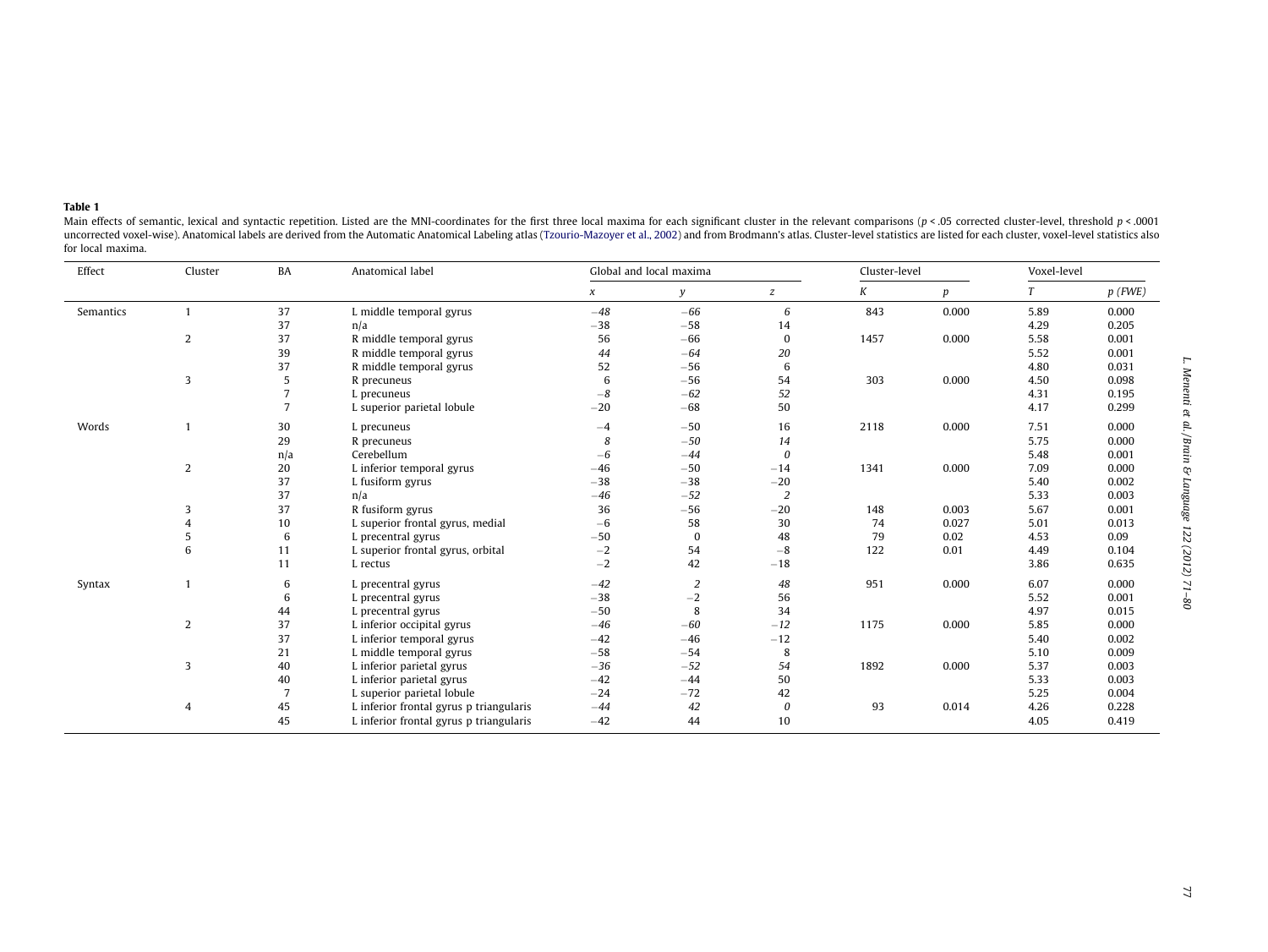Effect **Cluster** BA Anatomical label Global and local maxima Cluster-level Voxel-level <sup>x</sup> y <sup>z</sup> K p T p (FWE) Only semantics 21 5.11 37 R middle temporal gyrus 42  $-62$  16 367 0.003 5.11 0.008<br>21 R middle temporal gyrus 52 -46 4 4.64 0.047 21 R middle temporal gyrus 52 -46 4.64 39 R middle occipital gyrus 56 66 26 4.45 0.098 Only words 1 29 L precuneus *—50 14* 1428 0.000 6.36 0.000 30 L precuneus 2 48 16 6.36 0.000 27 L lingual gyrus 6 6 44 4 4 5.31 0.003 2 22 L middle temporal gyrus  $-52$   $-12$   $-8$  244 0.003 4.36 0.163 21 L middle temporal gyrus  $-54$   $-2$   $-22$   $-22$   $-4.30$  0.197 21 L middle temporal gyrus  $-58$   $-4$   $-14$   $-14$   $-3.77$  0.745 Only syntax 1 1 40 L inferior parietal lobule  $-40$   $-48$  50 732 0.000 5.13 0.007<br>19 L middle occipital gyrus  $-30$   $-66$  36 732 0.000 5.02 0.012  $L$  middle occipital gyrus 7 L inferior parietal lobule 34 58 48 4.63 0.060 2 44 L precentral gyrus 50 8 34 647 0.000 4.97 0.015 9 L precentral gyrus 18 42 8 48 48 487 0.024 48 487 4.87 6 L precentral gyrus 10029 136 10029 136 10029 136 1361 10029 14.82 1362 14.82 1362<br>
45 L inferior frontal gyrus, pars triangularis 142 14 142 1362 14.26 1361 14.26 136228 3 45 L inferior frontal gyrus, pars triangularis  $-44$  42 0 361 0.004 4.26 45 L inferior frontal gyrus, pars triangularis  $-42$  44 10  $-42$  4.05 0.419 47 L inferior frontal gyrus, pars orbitalis  $-42$  38  $-18$  3.78 3.78 0.729  $Syntax + words, no semantics$  1 37 L inferior temporal gyrus  $-44$   $-44$   $-10$  257 0.017 4.59 0.072 21 L middle temporal gyrus 56 - 46 4.27 4.27 0.010  $20$  L inferior temporal gyrus  $-46$   $-46$   $-18$   $-18$   $-18$   $-18$   $-18$   $-18$   $-18$   $-18$   $-18$   $-18$   $-18$   $-18$   $-18$   $-18$   $-18$   $-18$   $-18$   $-18$   $-18$   $-18$   $-18$   $-18$   $-18$   $-18$   $-18$   $-18$   $-18$   $-18$   $-18$   $-18$ 2 6 L precentral gyrus  $-50$  0 48 192 0.051 4.53 0.006  $Syntax + semantics, no words$  1 7 L superior parietal lobule  $-20$   $-68$  50 707 0.000 4.17 0.299 7 L superior parietal lobule 32 52 58 4.13 0.338 7 L precuneus 10 56 56 56 3.83 0.675 م - 10 56 4 56 3.83 a  $0.675$ Syntax, words and semantics  $1$  37 L middle temporal gyrus  $-56$   $-56$   $-56$   $4$  604 0.000 4.32 0.188  $37$  L middle temporal gyrus  $-56$   $-66$   $-2$   $-3.99$  0.486  $37$  L inferior occipital gyrus  $-46$   $-58$   $-12$   $-12$   $3.89$   $0.564$ 

<span id="page-7-0"></span>Results. Listed are the MNI-coordinates for the first three local maxima for each significant cluster in the relevant comparisons ( $p < .05$  corrected cluster-level, threshold  $p < .001$  uncorrected voxel-wise). Anatomical la from the Automatic Anatomical Labeling atlas([Tzourio-Mazoyer](#page-9-0) et al., 2002) and from Brodmann's atlas, both in MRIcron. Cluster-level statistics are listed for each cluster, voxel-level statistics also for local maxima.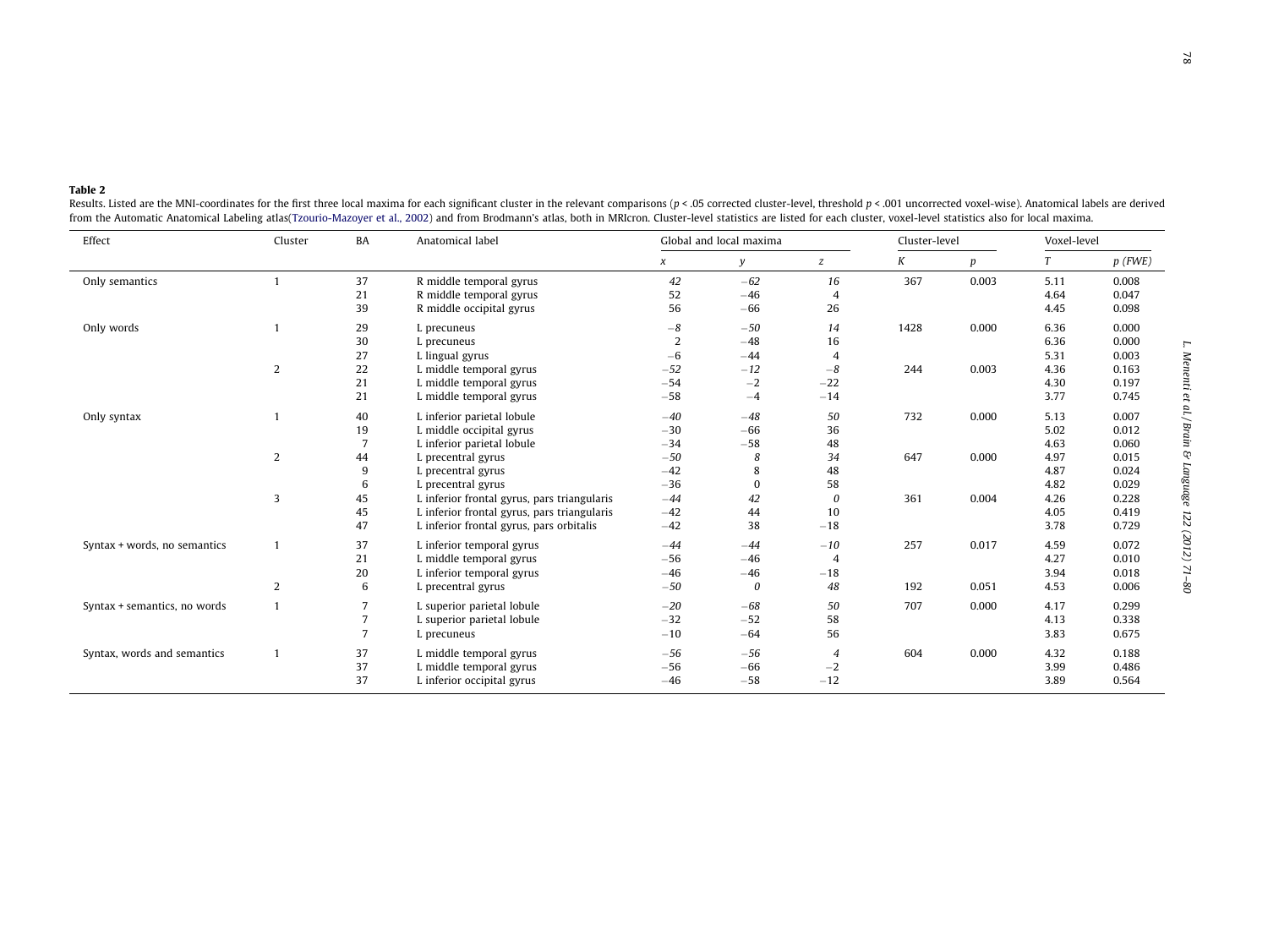<span id="page-8-0"></span>

Fig. 4. Results. Areas sensitive to only one factor (semantics, words or syntax), two of these (semantics and syntax, or words and syntax), and the one area sensitive to all three factors. All effects p < .05 corrected at cluster level (threshold p < .001 uncorrected voxel-wise). For results excluding one or two factors, the effects are masked exclusively at  $p < .05$  uncorrected. See also [Table 2.](#page-7-0)

characterized by loss of the ability to remember meanings of words. It has, therefore, been proposed as an amodal hub in semantic memory for concepts [\(Patterson, Nestor, & Rogers, 2007](#page-9-0)).

Processing of meaning at the word- and sentence level clearly produces different suppression patterns: sentence-level semantics is processed by the bilateral MTG's, but only the left MTG is sensitive to lexical repetition. Our results also clarify the role of right hemisphere areas in semantic processing in healthy subjects: the right MTG focuses on relational meaning beyond the single concept level. This result is consistent with the idea that the right hemisphere is relatively more involved in computing (non-linguistic) situation models that, in speaking, provide the input to specifying the propositional content of an utterance (Bookheimer, 2002; Long, Baynes, & Prat, 2005; Mitchell & Crow, 2005). In a follow-up study we have disentangled linguistic and non-linguistic semantic repetition in a similar paradigm, and shown that the rMTG sensitivity to semantic repetition is non-linguistic in nature [\(Menenti, Peters](#page-9-0)[son, & Hagoort, 2012\)](#page-9-0).

After conceptual encoding, the speaker formulates a syntactic structure. These two processes are necessarily intertwined: though different syntactic structures can express the same thematic role structure, they do carry subtle differences in meaning – which is why the speaker might consider different syntactic structures for one and the same thematic role structure in the first place. The message BITE(MAN, DOG) can be expressed as The dog was bitten by a man or The man bit a dog. We normally take the first sentence to be about the dog, and to focus on that it was a man (and not a snake) that bit the dog, while the second sentence is about the man and tells us he bit a dog (and not a sandwich).

Irrespective of the chosen syntactic structure, syntactic encoding is thought to occur through the unification of syntactic frames ([Hagoort, 2005; Levelt, 1989; Vosse & Kempen, 2000](#page-9-0)). The LIFG is involved in generating a syntactic structure: left BA 44 has previously been found involved in syntactic encoding in production in healthy subjects [\(Haller et al., 2005; Indefrey et al., 2001\)](#page-9-0), along with lower BA 6. These regions have also been found to show syntactic priming in comprehension ([Weber & Indefrey, 2009\)](#page-9-0) and to be sensitive to syntactic complexity [\(Meltzer, McArdle,](#page-9-0) [Schafer, & Braun, 2010\)](#page-9-0).

The precentral gyrus showed suppression for syntactic repetition and lexical repetition combined. In a study investigating comprehension of syntactic structures of varying syntactic complexity in semantically reversible and irreversible sentences, this region was found to be sensitive to syntactic complexity only for reversible sentences [\(Meltzer et al., 2010](#page-9-0)). The authors interpreted this as additional cognitive resources strategically recruited to compute syntactic structures under high cognitive demands. As we assume, both lexical frames and syntactic unification processes are involved in syntactic encoding, repeating both from one trial to the next presumably reduces cognitive demands.

There were also areas showing only sensitivity to syntactic repetition. These non-lexical areas suggest the additional involvement of more general procedures in syntactic encoding.

Besides the lexicon, more general interfacing mechanisms between semantics and syntax, such as the tendency to make the agent (DOG) the subject of the sentence (producing ''The dog bites the man'' rather than ''The man is bitten by the dog''), may exist. The superior parietal lobule (sensitive to syntax and semantics but not to words) might play a role in this type of non-lexical matching processes.

# 5. Conclusions

In sum, in an fMRI experiment that imaged the speaking brain we investigated three core aspects of speaking. We have shown that speaking relies on both areas with more specialized and with relatively global sensitivities to semantic, syntactic and lexical information. In addition, the language dominance of the left hemisphere shows up most clearly for syntax, but appears weaker for relational semantics.

#### Acknowledgments

This research was supported by the NWO Spinoza Prize awarded to P.H. We are very grateful to Erno Hermans, Peter Koopmans, Pieter Buur and Lennart Verhagen for invaluable help in setting up and analyzing the study. We thank the many friends, colleagues and family members who posed for our stimuli.

#### References

- Alario, F. X., Chainay, H., Lehericy, S. p., & Cohen, L. (2006). The role of the supplementary motor area (SMA) in word production. Brain Research, 1076(1), 129–143. http://dx.doi.org/[10.1016/j.brainres.2005.11.104.](http://dx.doi.org/10.1016/j.brainres.2005.11.104)
- Awad, M., Warren, J. E., Scott, S. K., Turkheimer, F. E., & Wise, R. J. S. (2007). A common system for the comprehension and production of narrative speech. Journal of Neuroscience, 27(43), 11455–11464.
- Blank, S. C., Scott, S. K., Murphy, K., Warburton, E., & Wise, R. J. S. (2002). Speech production: Wernicke, broca and beyond. Brain, 125(8), 1829–1838. http:// dx.doi.org/[10.1093/brain/awf191.](http://dx.doi.org/10.1093/brain/awf191)
- Bookheimer, S. (2002). Functional MRI of language: New approaches to understanding the cortical organization of semantic processing. Annual review of neuroscience, 25, 151–188.